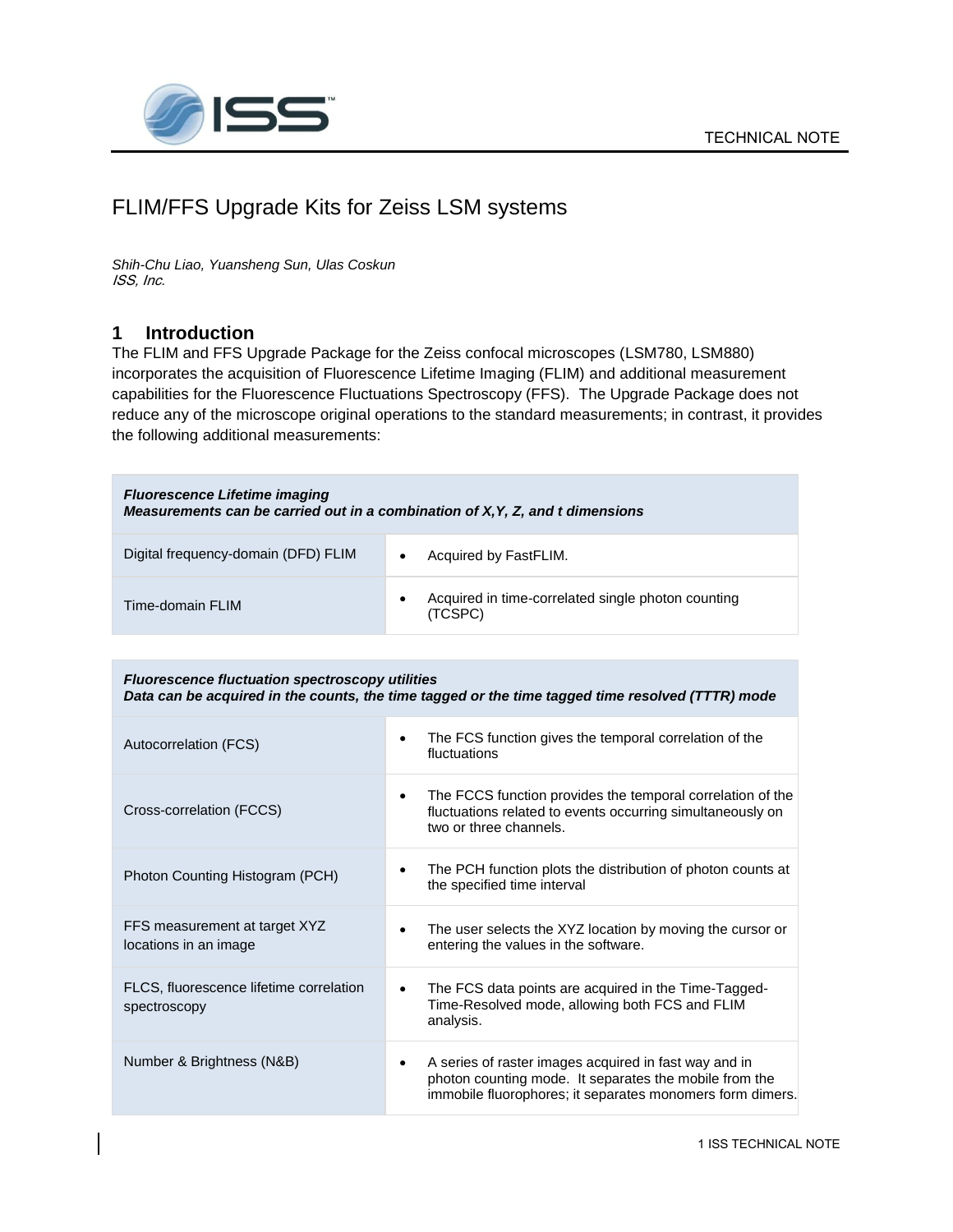

**Figure 1.1** Model LSM780 confocal microscope. The ISS detector(featured on the right section / yellow color) is added to the NDD port

The upgrade package requires an attentive selection of four key elements:

- The way to carry out the upgrade (use of descanned or non-descanned port)
- The wavelengths required for single-photon excitation.
- The type of light detectors to be utilized for the acquisition (GaAs, hybrid detectors)
- The FLIM/FFS data acquisition modality (FastFLIM or TCSPC)

#### **2 Descanned and non-descanned detection ports**

The signal from the Zeiss LSM system can be collected either from the descanned or the non-descanned detection (NDD) port; the latter is used when the excitation light is a multiphoton laser. The ISS detectors are mounted in a parallel (the detectors are mounted parallel to each other) or in a perpendicular geometry (the detectors are mounted in perpendicular directions to each other). While the perpendicular geometry can be used on either port, the parallel geometry can only be used on the NDD port. The customer should request the implementation of the descanned port when the order is placed, otherwise it will require retrofitting.

#### **2.1 Adding two detectors (mini TDU) to the output port of the microscope**

A schematics of the two-detectors added to the confocal head of the Zeiss is shown below. The twodetectors feature a dichroic and separate filters (inserted manually by the user).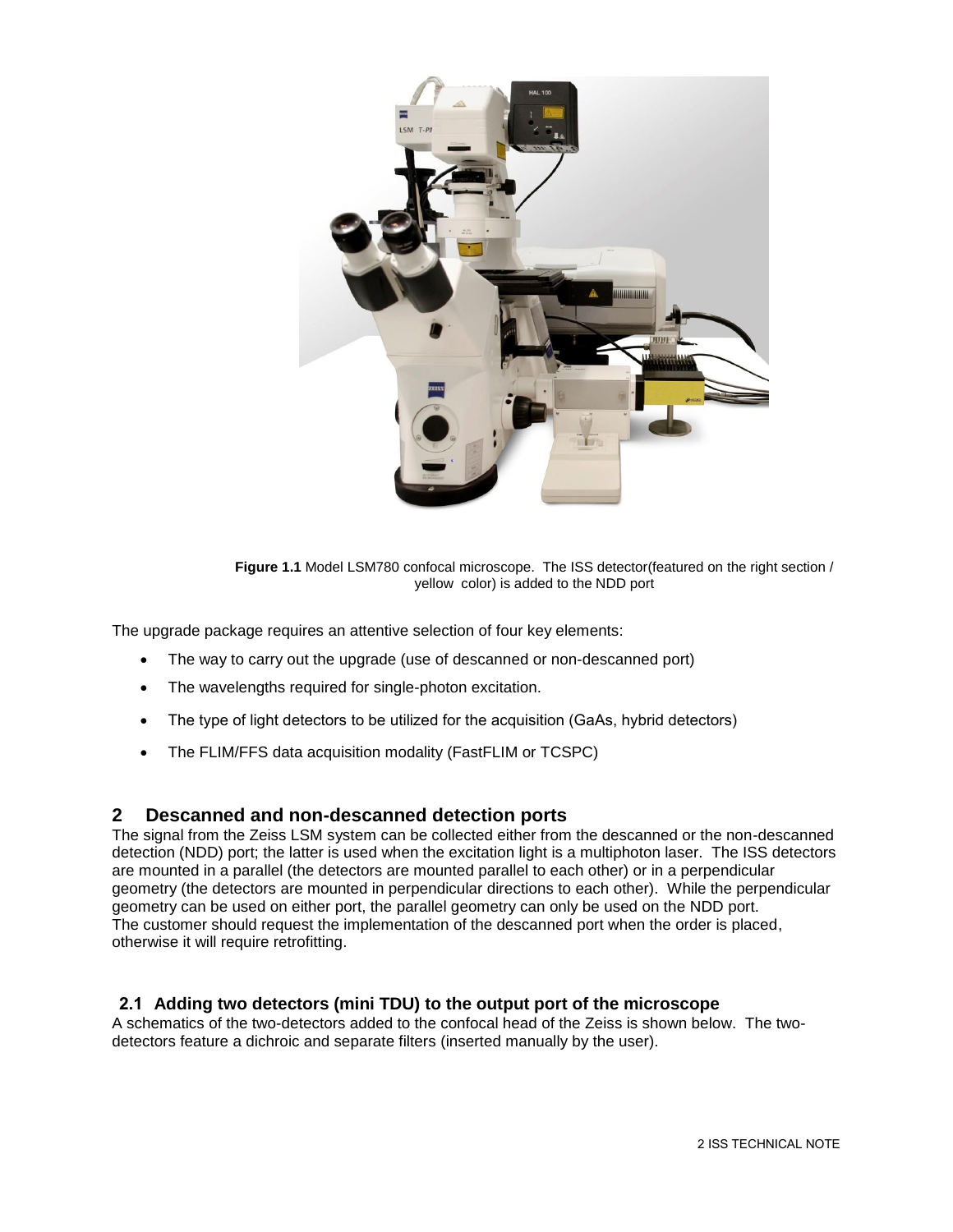

**Figure 2.1** FLIM/FFS Upgrade where the two detectors are connected to the confocal head of the Zeiss LSM system. The parts to the right include the instrument components (PC, control electronics, scanner and laser launcher). The left part of the schematics includes the components provided by ISS with the upgrade package.



Two-detector units (PMT Model H7422P-40) coupled to the descanned (DD) port of the LSM780 system.

In the background, the FastFLIM, the external power supplies for the detectors and the Signal Conditioning Unit for the multiphoton laser.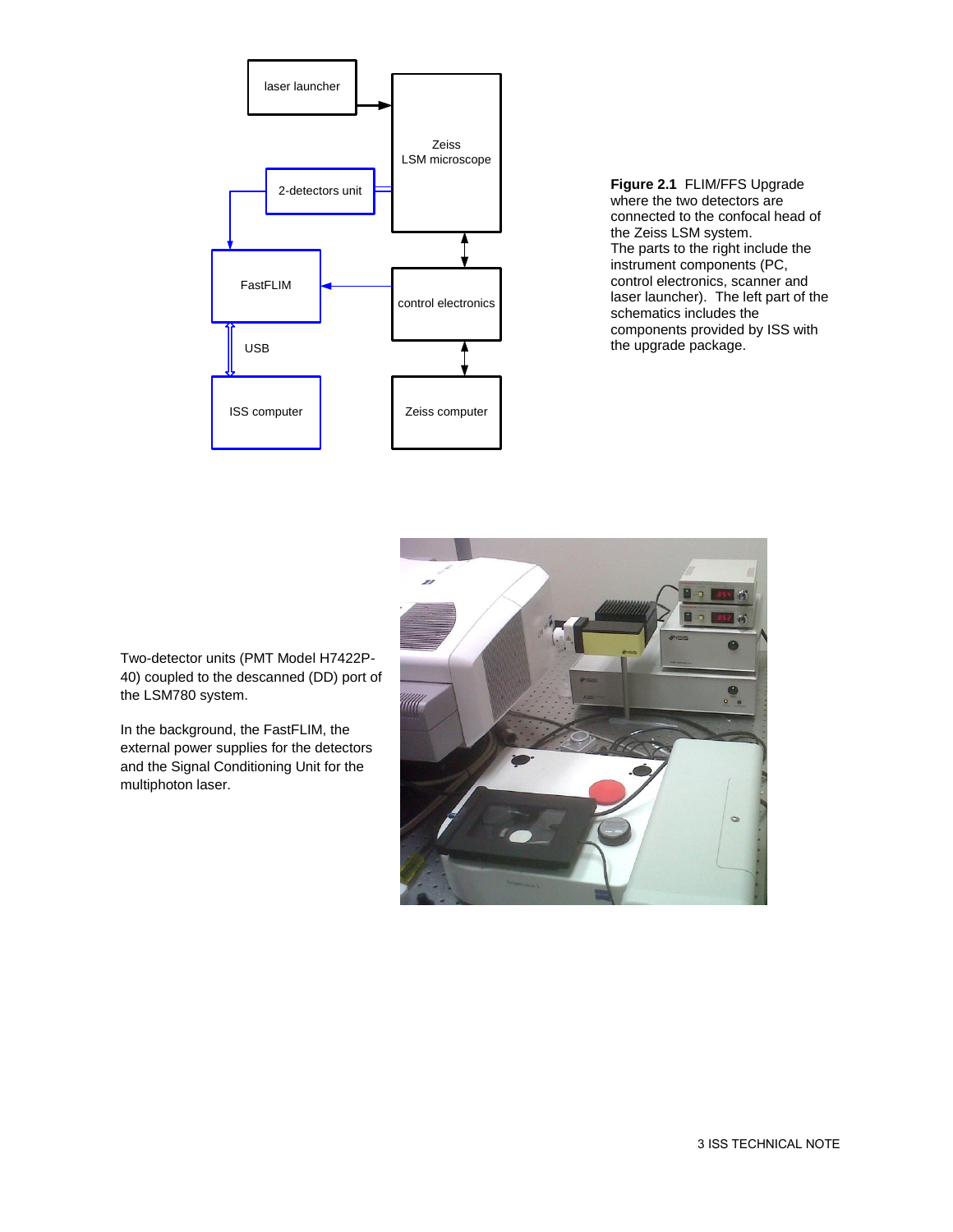

Two-detector units (PMT Model R10467U) coupled to the non-descanned detection (NDD) port of the LSM 880 system. The two detectors are positioned parallel with respect to each other.

# **3 FLIM in frequency-domain (FastFLIM) or in time-domain (TCSPC)**

FLIM acquisition is available from ISS in either modality:

- frequency domain (FastFLIM); or,
- time-domain (time correlated single photon counting, TCSPC)

The choice is left to the customer and, in fact, if required, both acquisition modalities can be implemented on the same instrument. FastFLIM is more immune the pile-up effect compared to the TCSPC as the dead time is lower and the duty cycle is higher; FastFLIM is suggested when measuring FRET in live cells or with bright isolated species.

|                                                              | <b>FastFLIM</b>       | <b>TCSPC</b>                                                                                        |  |
|--------------------------------------------------------------|-----------------------|-----------------------------------------------------------------------------------------------------|--|
| Number of input<br>channels                                  | 4 parallel channels   | 1 channel<br>Additional cards can be used in parallel;<br>or a router can be utilized for 4 channel |  |
| Dead time                                                    | $3.125$ ns            | $125$ ns                                                                                            |  |
| Max signal count                                             | 13,000,000 counts/sec | 1,000,000 counts/sec                                                                                |  |
| Min time bin                                                 | 20 <sub>ps</sub>      | 813 fs                                                                                              |  |
| Architecture                                                 | USB <sub>2</sub>      | PCI bus                                                                                             |  |
| <b>Table I.</b> Comparison of FastFLIM and TCSPC acquisition |                       |                                                                                                     |  |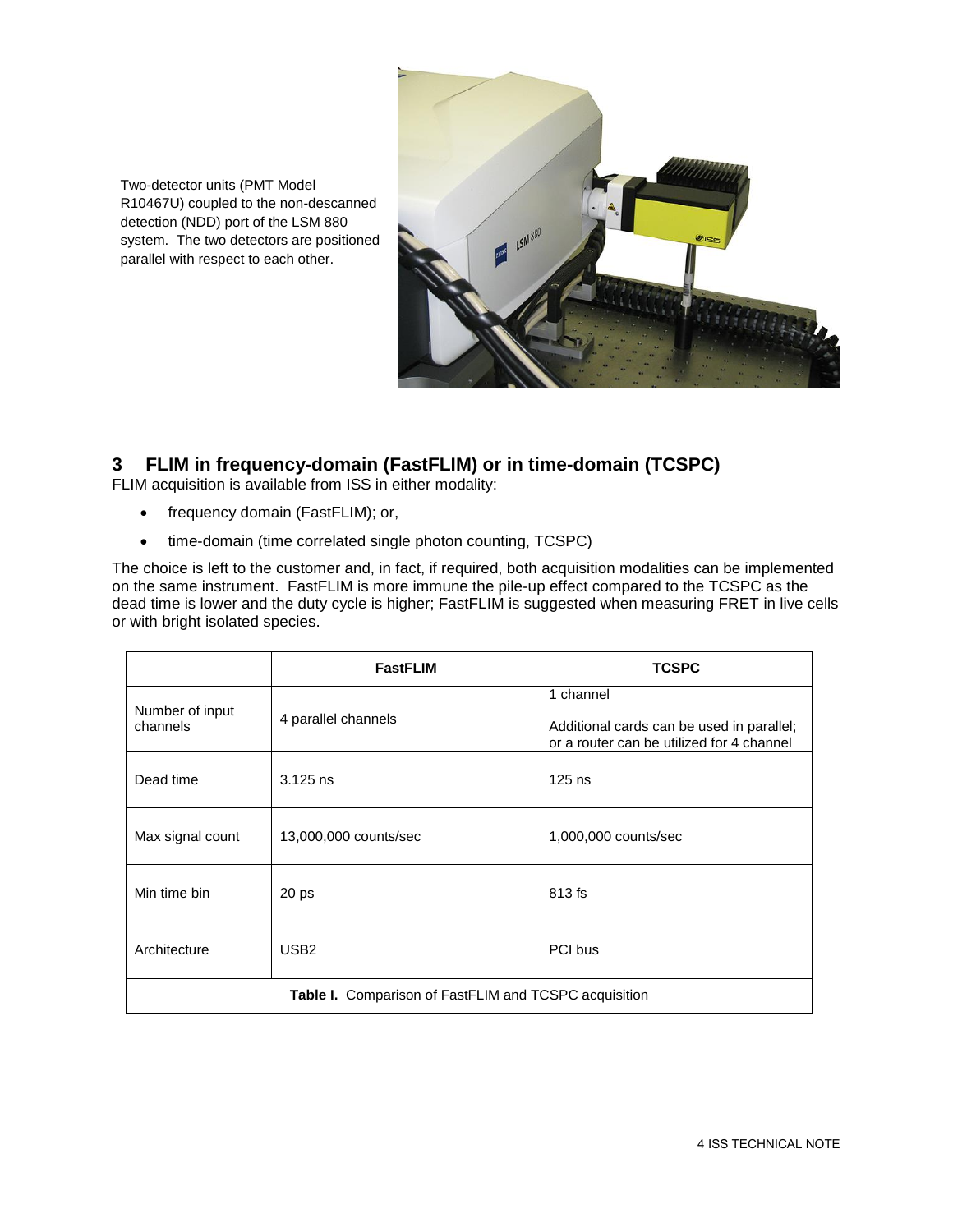## **4 The detectors**

The detectors utilized by ISS, made by Hamamatsu, are

- H7422P (GaAs)
- R10467 (hybrid)



**Figure 4.1** Dual-in line H7422P PMT; the unit includes a dichroic for the separation of the incoming beam and filters in front of each detector.



**Figure 4.2** Two GaAs PMTs Model H7422P-40 installed on the NDD port of the LSM 780 microscope. The unit includes a dichroic for the separation of the incoming beam and filters in front of each detector.

Two-detector units (PMT Model R10467U) coupled to the non-descanned detection (NDD) port of the LSM 780 system. The two detectors are positioned perpendicularly with respect to each other.



The sensitivity region of the detectors has to match the wavelength acquisition range of the measurements; contact ISS for recommendations and selection.